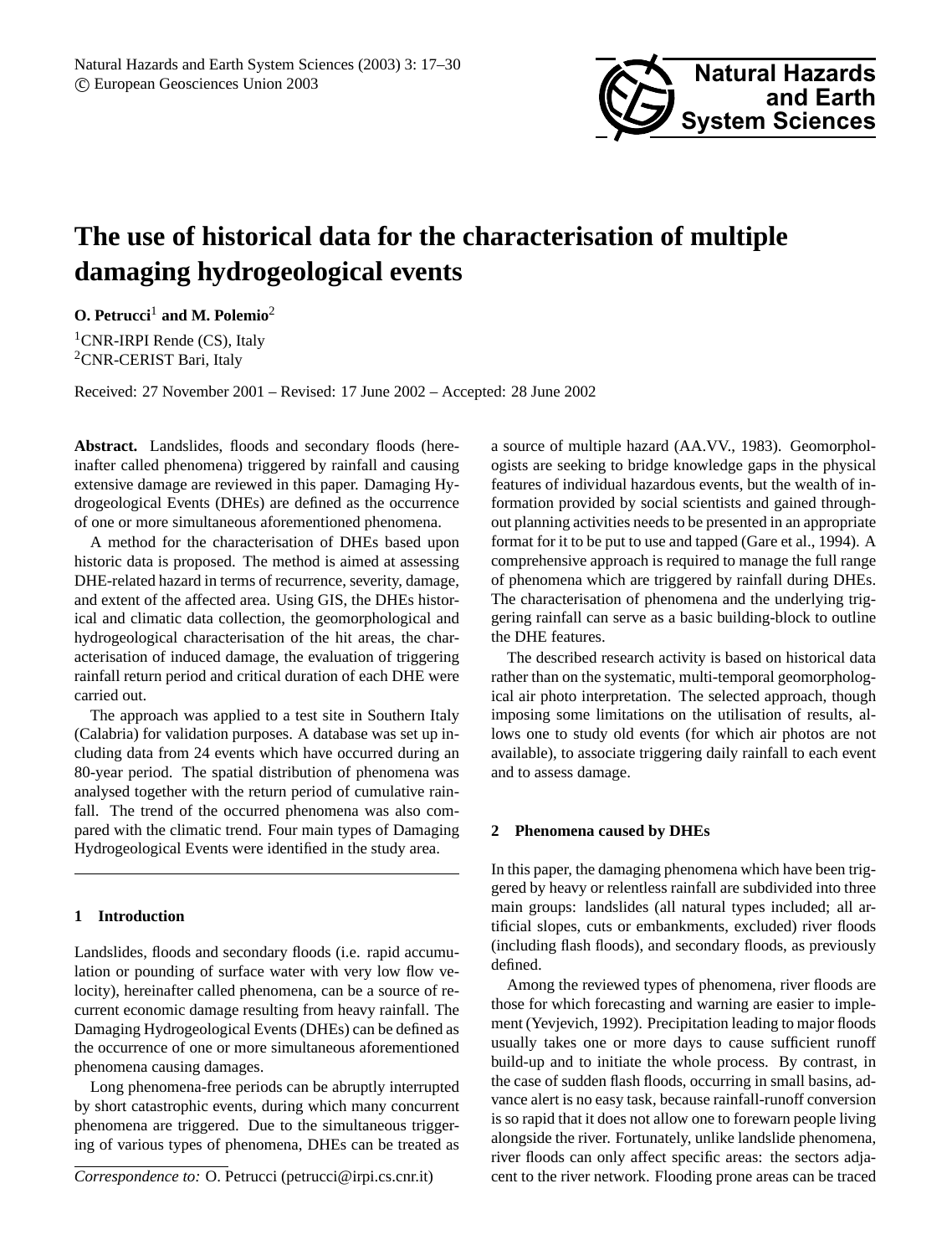using geomorphological criteria (Maraga, 1990) and classified according to the return period of the floods which have hit them (Natale and Versace, 1995).

Real-time flood forecasting has been thoroughly investigated over the past few years. The mathematical, statistical, meteorological or hydrological models which have been proposed in the scientific literature and which rely on data sets collected by real-time hydrological monitoring systems ensure reliable flow forecasts, particularly for heavy floods (Ubertini, 1990; Schultz, 2000; Samuels, 2000; Krzysztofowicz, 2001).

In river basins for which historical flow records are not available, a geomorphological approach can be used. Based on both the river morphology and the stream pattern during the past floods, the river course is subdivided into segments and characterised according to their varying response to the extreme events (Baker et al., 1988; Rosgen, 1994; Govi and Turitto, 1994a; Iovine and Petrucci, 1998).

As far as landslides are concerned, the international literature widely recognizes that rainfall is the most common triggering cause (Crozier, 1986; Corominas, 2001), but the relationship between rain and slope instability is not as direct as in the case of floods. The rain that triggers landslides varies widely from one area to the next, and it can change as a function of the mean annual precipitation; the magnitude of the event depends on rainfall intensity and on the season of occurrence (Campbell, 1975; Caine, 1980; Crozier, 1986; Keefer et al., 1987; Wieczoreck, 1987; Sandersen et al., 1996; Au, 1998). Hence, the same amount of rain which falls on different areas may, despite the similarities in geolithological and morphological features (Govi et al., 1985), produce a wide range of instability conditions.

An overview of recent international research identifies eight main methods to analyse rainfall-triggered landslides (De Vita and Reichenbach, 1998; Polemio and Petrucci, 2000): (1) rainfall duration-intensity threshold methods, (2) cumulative and antecedent rainfall methods, (3) long cumulative rainfall methods, (4) actual rainfall methods, (5) simplified hydrogeological or soil water balance methods, (6) combined rainfall and stability analysis methods, (7) complete slope methods and (8) spatial models, mostly GISbased. Except for the last method, the approach is gradually less empirically, qualitatively- and statistically-oriented and more physically-, hydrologically- and geotechnically-based. GIS-based models are the newest; they use georeferenced data pertaining to many variables, such as rainfall, terrain slope and exposure, altitude, distance from drainage network, and thickness of superficial terrains.

Secondary floods are very common phenomena which occur during DHEs even when they are not caused by rainfall of a high return period. Damage to people and urban or rural settlements can range from low to medium, according to the type of land use in the concerned area. Secondary floods include what is known in the literature as urban flooding (Marco and Cayuela, 1992) which occurs when rain falls on impervious locations, such as streets, roofs, and paved areas and produces very fast flowing runoff. Within a short time, water, if not collected into the storm-water system, can be conveyed into the ground surface depressions and flood them. Pounding water can also cause extensive damage to farming, especially on quasi-impervious soils. Similarly, secondary floods can be due to specific morphological configurations, such as endorheic areas, low gradient areas or areas lacking a suitable natural or artificial drainage network (Polemio, 1998).

#### **3 Methodology**

The classification of DHEs is based on the comparative analysis of triggering rainfall and resulting phenomena (landslides, floods and secondary floods). The analysis takes into account the main climatic, geological, geomorphological features and human agency within the study area. The study area must be vast enough to yield sufficient data on both rainfall and damage, and to exhibit a geomorphologically and hydrologically homogenous configuration.

#### 3.1 Characterisation of the study site

The preliminary characterisation of the study area requires: (a) the collection of available geological data; (b) the collection of available geomorphological data; (c) the validation of data collected in steps (a) and (b) through air photo interpretation and on-site surveys of the areas damaged by DHEs; and d) the collection of data on urbanised areas and the evolution thereof.

Starting from published geological maps, a lithological map can be drawn grouping geological formations into some main lithological types.

As for point (d), research should focus on the evolution of land use, settlements and communication networks servicing the area. For instance, in Calabria (Southern Italy), between the end of the 19th Century and the beginning of the 20th Century, villages developed inland from the west coast on inaccessible – and unstable – slopes, to guard against the enemy (coming from the sea) and malarial fever (sweeping across the swampy coastal plains) (Antronico et al., 1998). The most commonly occurring phenomenon in these villages was landslide, whereas those villages which developed after the 1950s suffered a different fate. Following land reclamation along the coastal plains, many rural settlements grow rapidly on flat – and stable – areas along the rivers, within reach of water resources. These settlements are landslidefree, but they lie largely diffused on flood-prone areas.

This wealth of information must be mapped in order to proceed with data processing, to set up a Geographic Information System and identify those areas which are particularly liable to DHEs.

3.2 Collection, preliminary analysis and georeferencing of historical data

A long series of historical and technical sources must be analysed in order to set up a database concerning all the phenom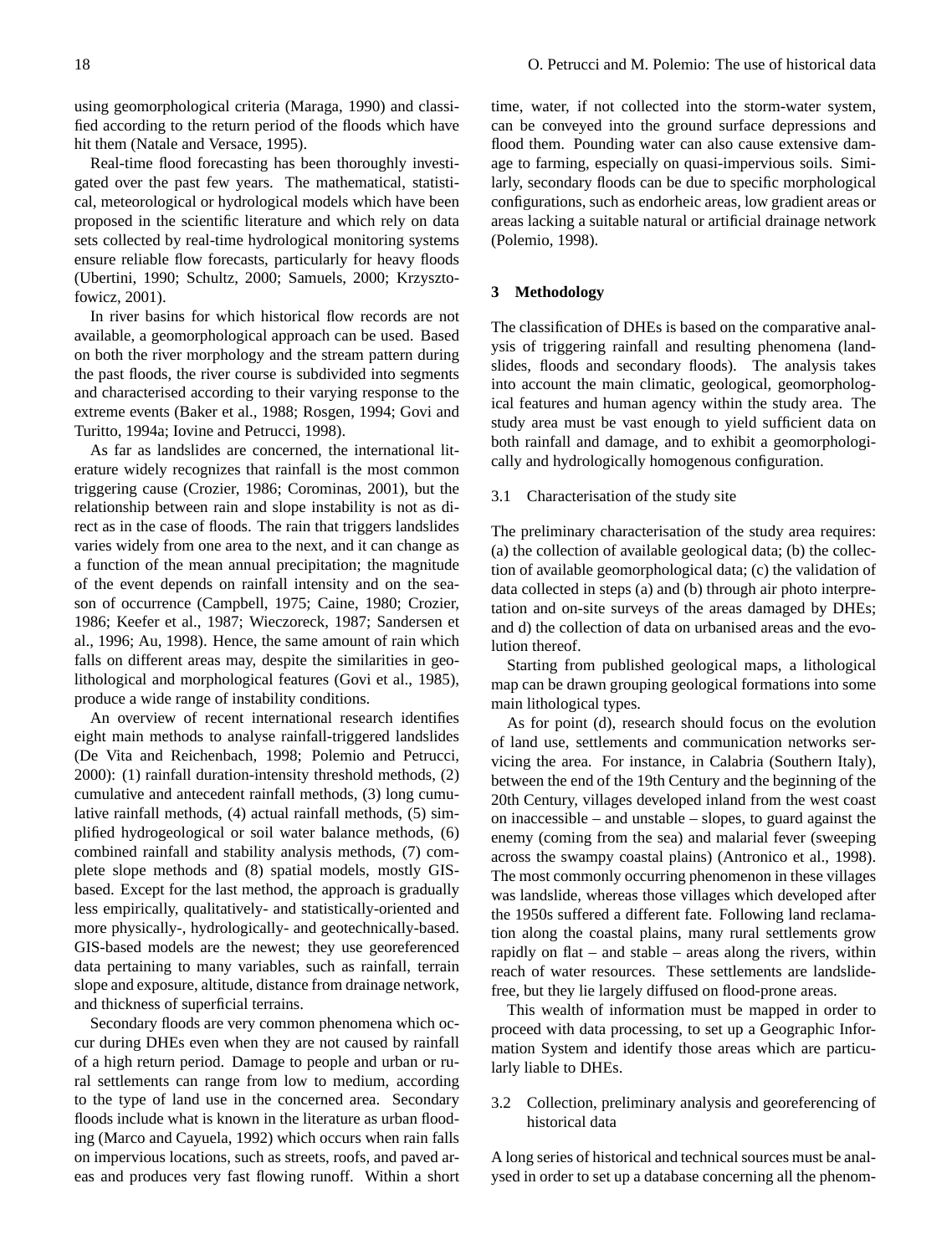ena which have been recorded over a long period of time. The research aims to:

- 1. broaden the study period;
- 2. fill the gaps in the series;
- 3. gather more technical details about the events.

Many authors (Ibsen and Brunsden, 1996; Govi and Turitto, 1994b; Guidoboni, 1995; Flageollet et al., 1999; Guzzetti, 2000) have highlighted the problems which are commonly associated with the use of historical data. Historical information is often derived from non-scientific sources and cross checked prior to its validation via a comparison with the hydrological/statistical characteristics of each known DHE.

A host of sources can be analysed, namely: (a) available databases, e.g. the AVI Project, for Italy (CNR-GNDCI, 1995) and the ASICal database, for Calabria (Petrucci and Versace, 2000), spanning from the year 1100 to the year 2000; (b) historical sources; (c) popular books and reviews; (d) documentation available in national and local archives (e.g. the correspondence between local and regional or national authorities concerning the financial support to cope with landslides or flood phenomena); (e) newspapers and (f) scientific publications. No less important are epigraphs, parish registers and archives, technical notes taken by or for Civil Protection staff or personal communications by persons living in the areas where these phenomena have occurred. The above described steps help set up the historical series of DHEs occurring in a given study area. Despite some gaps pertaining to phenomena which have occurred in scarcely populated areas or during specific historical periods (e.g. wars), these series account for the most severe DHEs, and can be compared with the findings of both hydrologic and geomorphologic analyses. The analysis of the historical database allows one to identify a day or a short time frame, which is characterised by the occurrence of one or more damaging phenomena. When the cross check with rainfall data sets shows that one of these events corresponds to an absolutely ordinary rainfall period or to a dry period, data on these phenomena are ruled out by the subsequent hydrological/statistical analyses. This is often the case when sources are unreliable. In some other instances the events cannot be directly linked to the rainfall, as is the case for landslides which earthquakes or human actions have triggered. Historical data are organised in a single short time frame (generally never exceeding 10 days), each accounting for a catalogued damaging hydrogeological event. Then, the recorded events are grouped according to their month of occurrence and the seasonal distribution of the DHEs is evaluated. Hence, it is possible to determine the DHE regime – the total monthly DHEs – to compare it to the climatic trend and some other seasonal variables, and proceed with a case-by-case evaluation (e.g. the regimen of springs or human-related parameters).

Based on the accuracy and availability of reports, data can be subdivided into two groups:

- 1. data concerning phenomena which have occurred at specific sites;
- 2. data concerning phenomena of widespread occurrence or described by toponyms associated to wide areas.

In the latter, the problem arises of georeferencing a vast area the boundary is not well defined. In order to bypass this problem, the area can be subdivided into irregular cells and phenomena can be counted in the cells. Intersecting the boundaries of the watersheds with the administrative boundaries draws the cells, because data are generally described with reference to the rivers and towns. For each hydrogeological event, the various types of triggered phenomena (landslides, floods and secondary floods) can be plotted on a cell-map.

In order to analyse the distribution of the phenomena in each cell area  $A_c$ , the density of events can be plotted using a normalisation criterion. A density factor  $(D<sub>c</sub>)$  has been calculated, for each cell  $c$ , in which  $N_c$  phenomena occurred, as total of all DHEs:

$$
D_c \left( \frac{1}{10^{-4} \text{km}^2} \right) = \frac{N_c}{A_c \left( \text{km}^2 \right) \sum N_c} 10\,000. \tag{1}
$$

The mean recurrence period of the phenomena which have occurred in each cell can be statistically analysed.

In order to analyse the time recurrence of one or more types of phenomena, a time factor  $(T_c)$  can be calculated, for each cell  $c$ , expressed as follows:

$$
T_c(\text{years}) = \frac{\Delta T}{N_c},\tag{2}
$$

where  $\Delta T$  is the study period (years).

The land use and the human features of each cell affect the availability of historical data. All types of phenomena, both landslides and floods, can cause historically known damage only if there were either property or people affected. When scarcely populated small cells are phenomena-free, the analysis of data referring to the nearby cells can help verify whether the finding is ascribable to a gap in the data set or whether the cells are actually phenomena-free.

### 3.3 Analysis of the hydrological and climatic data sets

The definition of the climatic settings in the study area is based mainly on the available historical series of daily, monthly and annual rainfall.

Monthly temperature and rainfall are necessary to assess the hydrologic balance for the mean year. The Thornthwaite-Mather method (1957) helps determine the mean monthly amount of actual evapotranspiration and rainfall, and the duration of dry and wet seasons. Then the resulting actual rainfall regime can be compared to the regime of the phenomena.

Daily rainfall data are necessary to determine the rainfall return period of each DHE. Monthly and annual rainfall data help characterise the climatic trend of the period for which data are available. The characterisation of the impact of climatic changes is useful as these changes are likely to affect the regime, the frequency and/or the intensity of DHEs.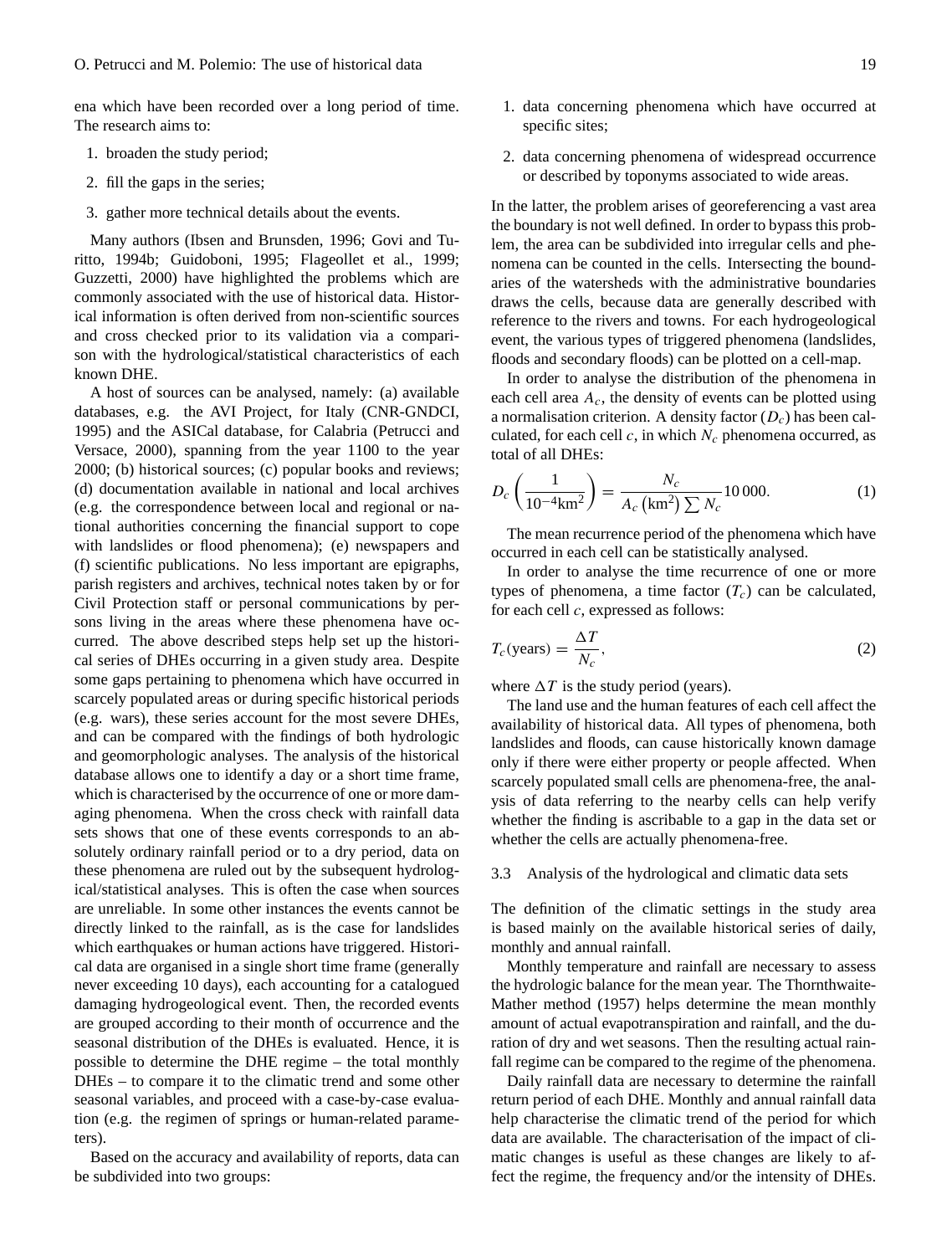Therefore, the analysis of the climatic trend is used to evaluate the steady character of the data set rather than to characterise each DHE.

In order to assess the impact of the climatic trend, especially changes in the rainfall rate, an annual rain index  $(I_{r_v})$ can be calculated for each single year (y) and applied to the whole area:

$$
Ir_{y}(\% ) = \frac{\sum_{i} AP_{i, y}}{\sum_{i} MAP_{i}}\%.
$$
 (3)

 $AP_{i, y}$  is the Annual Precipitation at gauge *i*;  $MAP_i$  is the Mean Annual Precipitation at gauge  $i$ ;  $i$  is the number of available gauges in the year y.  $Ir<sub>v</sub>$  should be defined considering the hydrological year rather than the solar year and compared to the number of phenomena for each hydrologic year.

In order to establish the most significant rain gauges for each cell, a range of hydrological methods can be used (ASCE, 1996). At the end of this step, every cell should be linked to the most significant rain gauge.

If a lack of rainfall data is detected for a specific cell-DHE, the availability of other significant gauges should be verified. If the outcome is negative, the DHE will not be discussed from the hydrological and statistical point of view for that cell.

The response of the study area to periods of high-intensity and/or long-lasting precipitation can be inferred by applying empirical statistical models which quantify the rainy period associated with the catastrophic event in terms of return period. It is suggested to utilise a statistical method that quantifies the cyclicity or the exceptional character of rainfall which can be associated with the catastrophic event (Cascini and Versace, 1986; Polemio and Sdao, 1999). At each rain gauge, the daily Cumulative Rainfall variables  $CR_{ni}$  are taken into account, where  $n$  corresponds to 1, 5, 10, 20, 30, 60, 90, 120 and 180 consecutive days, and  $j$  is the number of measurement days during the study period.

The effects of antecedent rainfall generally decay more quickly for floods than for deep landslides. Polemio and Sdao (1999) showed the important role of both recent and antecedent rainfall on deep landslide reactivation in the Avigliano area (Southern Italy). In this case the significant effect of no recent rainfall was reasonably linked to the groundwater recharge of the landslide body. Moreover, decay factors were successfully used when a single type of phenomenon involved homogenous lithological areas, as is the case for the landslides described by Capecchi and Focardi (1988). The use of decay factors is extremely complex wherever various lithologies are involved, as was shown in a study on landslides of a wide region in which Avigliano is located (Naden et al., 1993).  $CR_{nj}$  should be determined without using a presumptive decay factor. Assuming the same weight for recent or antecedent daily rainfall should be necessary in a preliminary characterisation of DHEs.

The peak or extreme values  $CRMAX_{n, v}$  are inferred per each single year y, per each n and per each gauge from the

daily data series. The annual peak values assumed by  $CR_{nj}$ are analysed.

The study of the annual peak of cumulative rainfall can be based on the so-called GEV (Generalised Extreme Value) probability distribution function which is defined by three parameters: scale, location and shape (Jenkinson, 1955). The GEV parameters can be defined by the method of the Probability-Weighed Moments, known as PWM (Hosking et al., 1985). By changing  $n$  and the station, the parameters of the GEV function are defined for each series of cumulative rainfall.

A wide time window is required to analyse  $CR_{ni}$  for each DHE. A time window of 150 days is proposed, covering 90 days before the occurrence of the DHE and 60 days after it. Such a long time window is needed to evaluate the effect of date errors, common with old historical information (for instance, the reported date can often be confused with the event date). Sometimes a delay in the spreading of information can occur. In the case of slow landslides, as an example, the beginning of activation cannot be well defined, but the date of the most dangerous macroscopic displacement can be more exactly established.

For each DHE, the return period of every  $CR_{ni}$  is assessed within this time window for all the rain gauges referring to cells affected by the phenomena. The most significant day for each gauge/hydrogeological event, in terms of the  $CR_{nj}$ return period, is preliminary set equal to the DHE starting day. The effect of short, previous and long-lasting rainfall is evaluated by comparing the return period distribution of the daily cumulative rainfall  $CR_{nj}$ , considering mainly the maximum return period. A case-by-case analysis is necessary to identify the most significant day, particularly if the DHE frame is longer than one day. In this case the day of the highest return periods should be generally selected. If the maximum return period of the most significant day of any  $CR_{ni}$  is extremely low, that event should not be considered as a damaging event caused by rain. This minimum threshold should be evaluated on a case-by-case basis, assuming a cautious low value and eventually increasing it after a preliminary DHEs characterisation. It is suggested to assume a cautious value of two years for the minimum return period threshold: cumulative rainfall below this threshold is extremely common rainfall which actually takes place almost every year. The minimum return period threshold should be extremely low with respect to the mean recurrence period of a specific DHE type. In any case, extremely low return period values are unexpected for floods phenomena, but they can be more common for landslides since many other causes can trigger them.

The critical duration for each gauge/DHE can now be determined considering the durations of  $CR_{nj}$  with higher return periods. The analysis is mainly based on daily rainfall due to the lack of stream flow gauging stations (water surface elevation gauge) which characterises the hydrographic networks in many areas worldwide and particularly in Southern Italy and in the study area. In this region, the torrential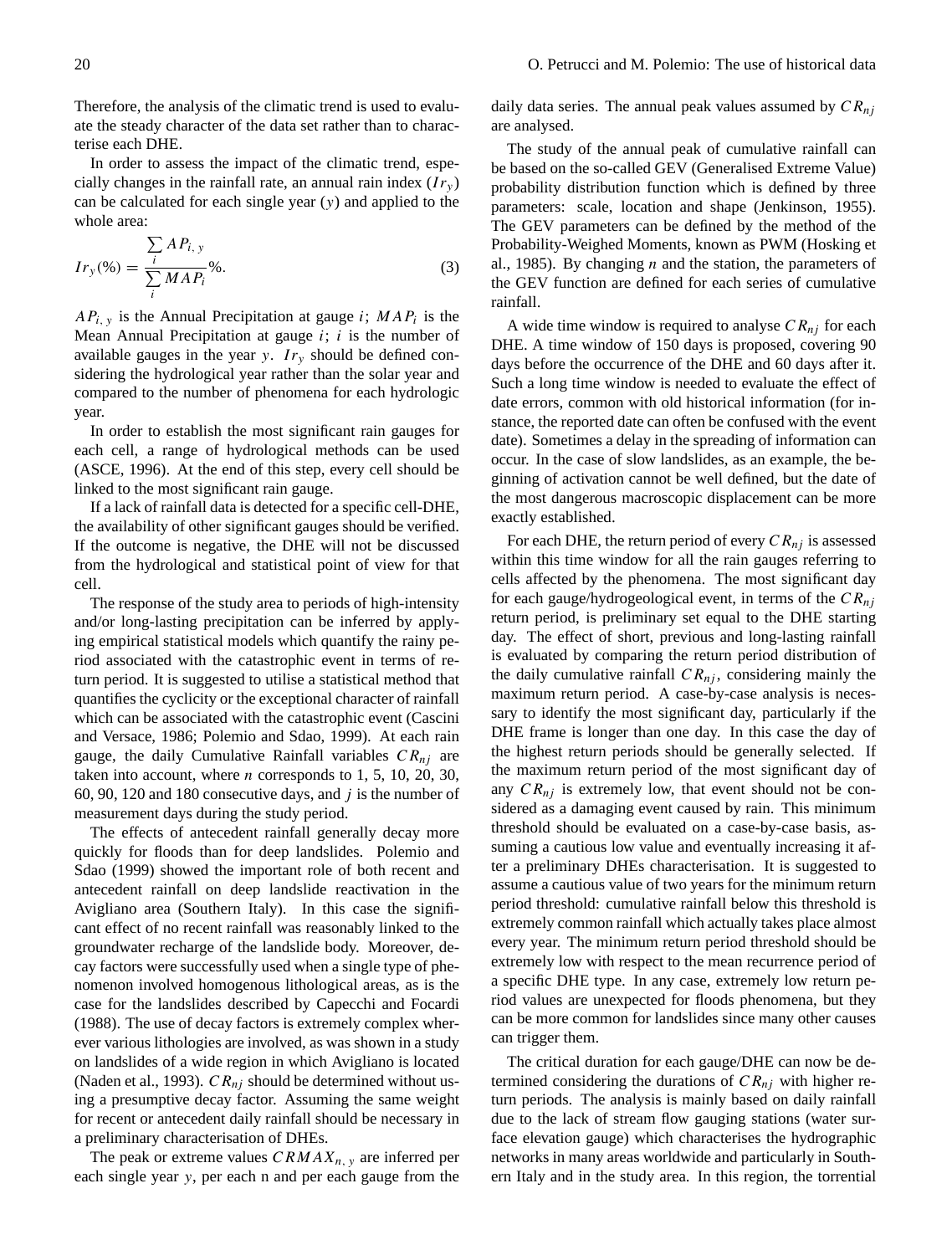regime of rivers does not permit a systematic collection of river flow data.

#### 3.4 Characterisation of DHEs

DHE types can be distinguished based on the following features:

- 1. types of phenomena which are more widely triggered,
- 2. sectors which are more intensely and/or frequently hit,
- 3. season of occurrence,
- 4. mean recurrence period,
- 5. return periods of the triggering precipitation of various duration,
- 6. critical duration of the triggering rainfall,
- 7. magnitude of damage.

The first four points characterise the phenomena, points 5 to 6 describe rainfall features and the last point takes into account the impact of DHEs on human settlements. A damage classification can be performed establishing *a priori* three damage levels as follows (Petrucci and Versace, 2000):

## Level 1: high damage

At least one of the following circumstances occurs:

- **–** breaking of bridges
- **–** damage to main roads and railway lines
- **–** serious blocking of roads and railways lines to the extent that transitability is rendered impossible
- **–** damage to major life-lines
- **–** collapse of buildings
- **–** flooding of vast areas of land with great damage to agriculture
- **–** occurrence of victims and casualties.

### Level 2: medium damage

The circumstances of Level 1 do not occur but at least one of the following does:

- **–** some building rendered unusable
- **–** landslides and/or flooding that affect road and railways, though with limited effects and brief duration
- **–** damage to secondary life-lines
- **–** flooding of limited areas of land with serious damage to agriculture.

## Level 3: low damage

The circumstances of Levels 1 and 2 do not occur and just one of the following happens:





**Fig. 1.** Geological map (Petrucci and Polemio, 2002). (1) Limestone and dolostone, (2) metamorphic and acid igneous rocks, (3) cohesive sedimentary lithotypes, (4) noncohesive sedimentary lithotypes, (5) pelites with evaporitic layers, (6) low-grade metamorphic rocks, (7) flysch.

- **–** damage to agriculture OR
- **–** flooding of inhabited areas OR
- **–** damage to life-lines.

## **4 Study area**

The described methodology has been tested in a selected area located in Southeast Calabria (Italy). Hydrogeological events have severely affected the Calabria region. From 1946 to 1990, DHEs have claimed 180 lives, 165 of which in the district of Reggio Calabria (Catenacci, 1992). Between 1950 and 1973, along 988 km of railway, 44 interruptions due to landslides and floods have been reported (Lanzafame and Mercuri, 1975); and from 1971 to 1980, river floods have destroyed 31 bridges in the whole region (Petrucci et al., 1996).

The average annual rainfall in the region is 1151 mm/y.

4.1 Geological setting

The study area is located in the district of Reggio Calabria, along the southern Ionian border of Calabria region. The area is also called Locride, after the name of the old Grecian colony that exerted a deep influence on the area. It covers about  $686 \text{ km}^2$ , at an elevation ranging between sea level and 1900 m a.s.l.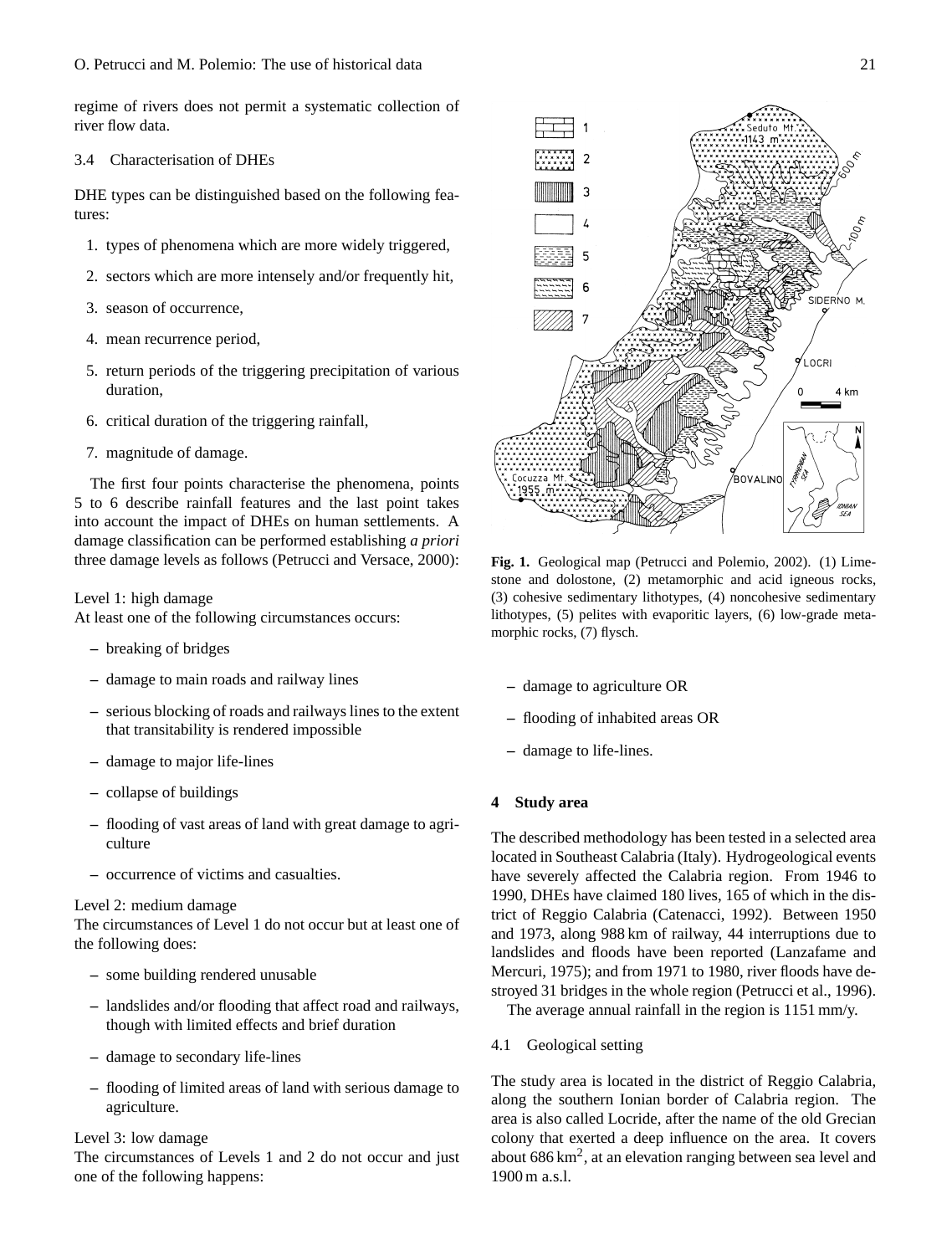The area is a sector of the "Arco Calabro-Peloritano", a fragment of the Southern Apennines, a NE verging thrust belt which originated in the Miocene-Pleistocene age (Amodio-Morelli et al., 1976).

The area encompasses a sequence of NE-SW-oriented packs of varying lithology, as shown by the simplified lithological map (Petrucci and Polemio, 2002). Metamorphic and locally poorly tectonised intrusive acid rocks outcrop in the mountain sectors. On the hills, detritic sedimentary rocks are prevalent, mostly sandstone but also Jurassic limestone. In the transition zones towards the lowland, flysch and pelitic sedimentary rocks, inter-bedded with evaporitic deposits, outcrop. Close to the coast, loose, terraced sediments prevail, consisting of continental and marine Plio-Quaternary deposits (Fig. 1).

Geomorphologically, the area is a platform which has a round-shaped summit and is eastward bound by steep flanks and a narrow coastal plain. The plain is crossed by "fiumare", local torrential watercourses. The relief is characterised by neotectonic uplifting with a marked differential (Ibbeken and Schleyer, 1991). The whole area is affected by erosion processes and slope movements of various sizes, from superficial soil slips to deep-seated gravitational slope deformations (Guerricchio and Melidoro, 1973). The earthquake that had the most serious effect (Macroseismic Equivalent Magnitude equal to 6.8, at Gerace village) on the area took place in 1783 (Boschi et al., 1997).

## 4.2 Human settlements

The Locride area is scarcely populated and the population decreases inland. In the existing 22 administrative districts, the number of inhabitants per square kilometre ranges from 17 (Cimina), in the innermost sectors, to 517 (Siderno) along ` the coast.

In the area, the main traffic lines are the Reggio Calabria – Metaponto railway line and the State road 106 which run parallel to the Ionian coast. The villages, which are located in the upper reaches of the basins, are accessible via secondary roads.

In order to reduce the devastating impact of natural disasters, the National Government has carried out consolidation works in many towns or forced the residents to move out. Following the 1951 DHE, most of the residents of Natile (located near Careri, Fig. 2), Canolo and Plati villages were evacuated.

## 4.3 Climatic features

The climate in southern Calabria is typically Mediterranean, characterised by hot and dry summers and long rainy periods in the autumn and in the winter, sometimes lasting until the early spring. Twelve climatic gauges, located between 7 and 970 m a.s.l., provide a good elevation coverage of the study area. Two of the gauges are also equipped for temperature measurement (Fig. 2B).

Available published data cover the period between 1916 to 1987 (daily rainfall data only from 1920, monthly and annual temperature only from 1937), but the rainfall and temperature time series contain many gaps, different for each gauge. Monthly rainfall data from 1988 to 1999 are also available. The minimum annual rainfall ranges between 281 and 1365 mm, and the maximum values range between 1235 and 3754 mm. The variability of annual rainfall affects the sequence of dry periods and disastrously wet years. The rainfall regime in the area is homogeneous. The wet season lasts from October to April, whereas minimum rainfall values are generally recorded in July. The Siderno rain gauge (No. 4), representing the local climatic regime, records a mean annual rainfall of 685 mm and a mean annual temperature of 17.8◦C (Fig. 3). The thermal regime is moderate. The actual or net rainfall is greater than zero from October to April and totals 229 mm at Siderno. Mean annual rainfall and temperature are a function of altitude in the area.

The study area is homogeneous with respect to rainfall of short duration and high intensity (Versace et al., 1989).

Data on the river discharge have been gathered only for the Careri River (Fig. 2), over a monitoring period of 12 years.

## **5 Data**

The period from 1916 to 1999 has been selected as a study period. Due to the partial availability of a historical series of daily rainfall, the analysis has covered the years from 1920 to 1987; the rainfall trend has been analysed throughout the study period.

Data on the phenomena which have occurred during the study period have been collected (Table 1). Information was inferred from technical and scientific publications (Caloiero and Mercuri, 1980; Catenacci, 1992; CNR-GNDCI, 1995; Petrucci et al., 1996), as well as from national and regional newspapers and from two databases (CNR-GNDCI, 1995; Petrucci and Versace, 2000). The analysis of the air photos, carried out only for specific sites, has helped to identify the types of phenomena and to interpret the historical data. A secondary subdivision into superficial and deep-seated landslides has been attempted. Only for 30% of the analysed cases does the accuracy of description allow one to perform this classification. For this reason, this classification has been omitted, but, among unambiguous cases, deep-seated landslides are the vast majority.

Based on topographical maps (scale of 1:100 000 and 1: 25 000), 19 hydrographic basins have been identified in the area, the largest of which reached the Ionian-Tyrrhenian watershed (Fig. 2A). The area has been subdivided into irregular cells by intersecting the perimeter of the hydrographic basins with the administrative borders of the 22 municipalities encompassed by the test site (Fig. 2B). The reported phenomena have been ascribed to the cells (Fig. 2C).

Two hundred and thirty-five phenomena have been reported over 26 time frames and classified as potential DHEs (Table 1). Each DHE was quite often triggered by various se-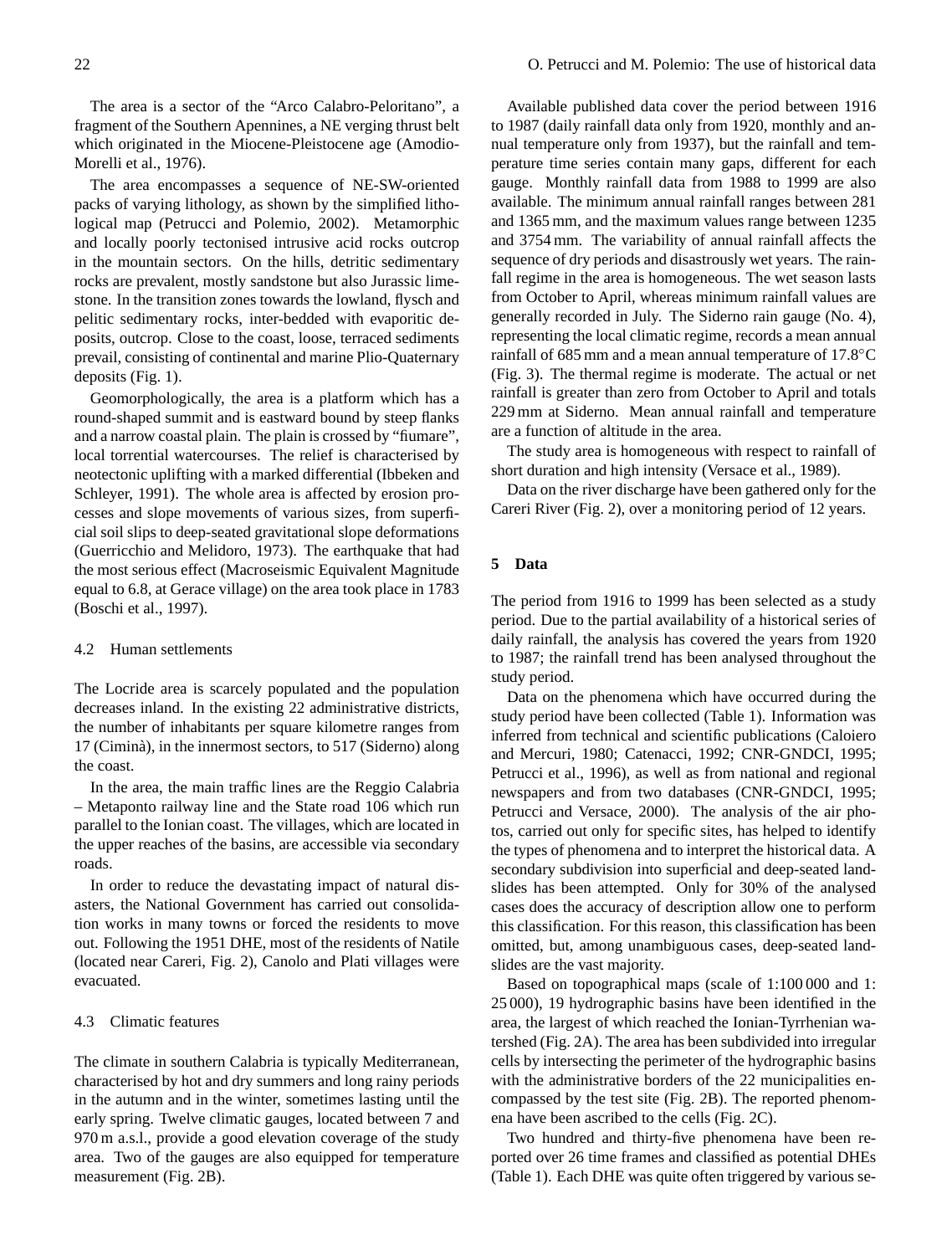

**Fig. 2.** Hydrographic and town boundary, cells and climatic gauges maps. **(A)** study area (top left) and municipal district classified based on population density (inhabitants/km<sup>2</sup> ), **(B)** drainage basins and rain (circle) and temperature (square) gauges; **(C)** cells obtained intersecting the (A) and (B) subdivisions of the study area.



**Fig. 3.** Hydrological regimen and balance according to the Thorntwaite-Mather method (1957) for the mean hydrological year in a significant gauge (Siderno, gauge no. 4). Monthly values: (1) mean actual or net rainfall, (2) mean rainfall, (3) mean actual evapotranspiration, (4) mean temperature, (5) total number of phenomena occurred in the test area.

quences of rainy days. Three types of phenomena have been identified: landslides, floods and secondary floods.

The GEV functions have been set for each cumulative rainfall/duration/gauge. The return period of cumulative rainfall has been assessed and analysed for 26 events. Only 24 cases have shown a maximum return period greater than two years. The remaining two events – No. 16 and No. 19 – have been excluded as they were found to be abnormal.

# **6 Results**

The first DHE for which data are available in the study area took place in 1927. The spatial database on the phenomena has been set up using all the available data for each kind of analysis, except for the return period evaluation of  $CR_{ni}$ , which was possible only for 18 DHEs which occurred before 1987.

Analysing the available data yielded by the 54 cells in the study area (about  $686 \text{ km}^2$ ), only 7 cells (about 19 km<sup>2</sup>, that is 3% of the study area) were found to be phenomena free.

6.1 Regime, density and recurrence of the types of phenomena

The phenomena span from October to April (Fig. 3). The relationship between the monthly number of phenomena and rainfall is low to null, particularly if actual rainfall is considered. This situation can be considered quite normal as phenomena are triggered by unusually heavy rainfall events and not by mean rainfall (utilised to draw Fig. 3). There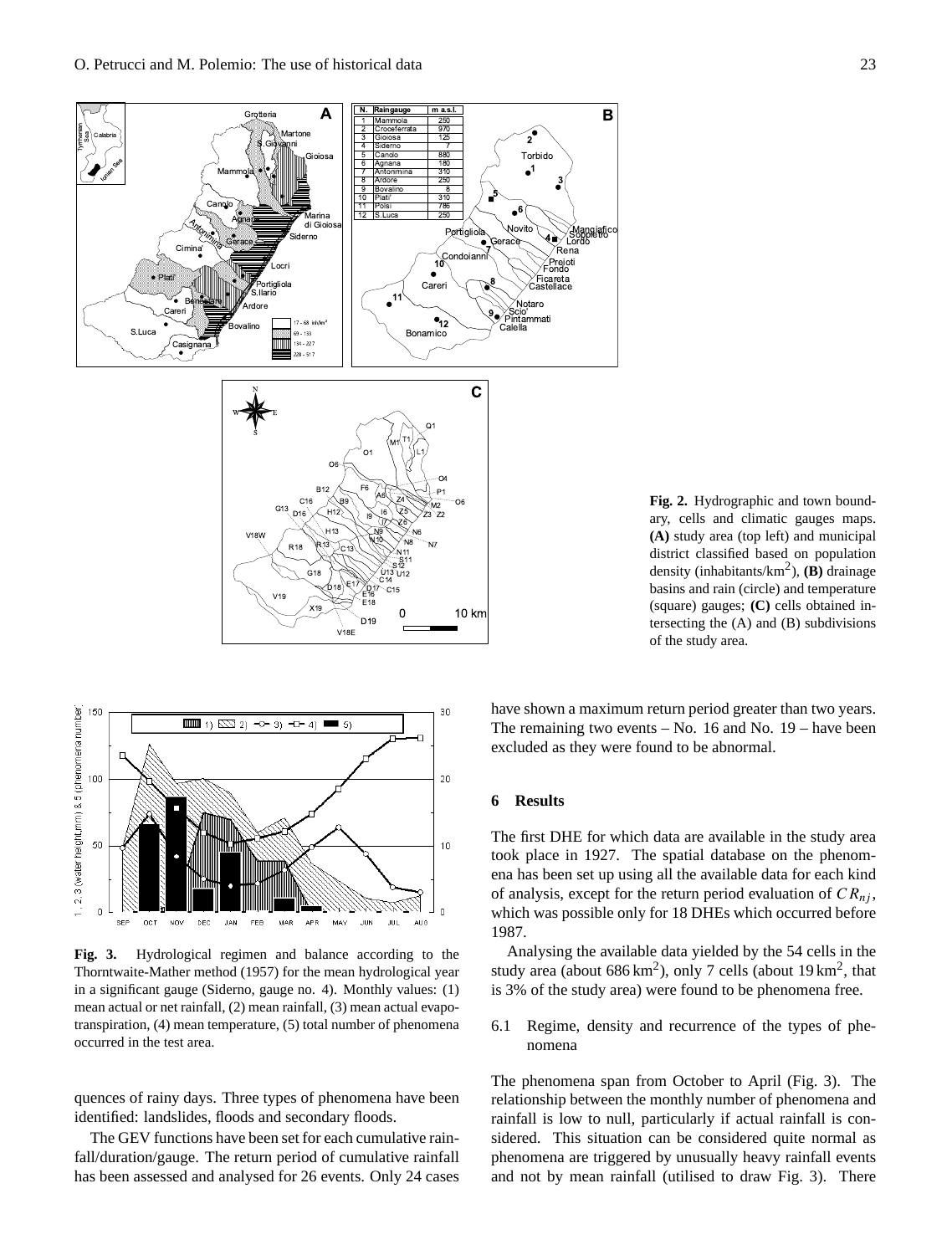**Table 1.** Data concerning the DHEs recorded in the Locride study area. The column DATE refers to the period during which the phenomena occurred. Abbreviations: L: Landslides, F: Floods, Sf: Secondary floods; E.P.: number of evacuated persons. N.A.: not available. The explanation of the notes in the table is: (1) each phenomenon can hit one or more cells; (2) the assessment is approximate as the maximum return period far exceeds the number of years for which data are available; (3) the evaluation is reasonably approximate due to the low rainfall data availability near the hit cells. Probably the high number of data depends on the fact that these events hit large portions of the Calabrian territory and the newspapers emphasized the damage also in areas not very strongly hit; (4) the event No. 24 can be classified as Type B only if the month of occurrence is not considered

| No. | Date      |         | Hit cells                | Phenomena (1)       |                         | <b>DHE</b>     | Return period | Damage    |                          |                                 |        |
|-----|-----------|---------|--------------------------|---------------------|-------------------------|----------------|---------------|-----------|--------------------------|---------------------------------|--------|
|     | Year      | From    | To                       | <b>Total Number</b> | Number                  | Type           | Type          | Max(y)    | Victims                  | E.P.                            | Level  |
| 1   | 1927      | 1 Dec.  | 9 Dec.                   | 3                   | 4                       | $L-F-Sf$       | $\mathcal{C}$ | 39        | 5                        | 8                               | High   |
| 2   | 1930      | 21 Feb. |                          | $\overline{c}$      | 1                       | F              | A             | 4         |                          | $\overline{\phantom{m}}$        | Low    |
| 3   | 1932      | 2 Mar.  |                          | 1                   | 1                       | L              | B             | 22        |                          |                                 | Medium |
| 4   | 1932      | 5 Nov.  | 12 Nov.                  | 23                  | 23                      | $L-F-Sf$       | D             | 131       | 7                        | 20                              | High   |
| 5   | 1933      | 8 Dec.  |                          | $\overline{7}$      | 5                       | $L-F-Sf$       | $\mathcal{C}$ | 99        |                          | $\overline{\phantom{m}}$        | High   |
| 6   | 1935      | 24 Nov. |                          | 4                   | 4                       | L-F-Sf         | $\mathcal{C}$ | 64        |                          | $\hspace{0.05cm}$               | Medium |
| 7   | 1946      | 22 Jan. |                          | 4                   | 3                       | Sf             | A             | N. A.     |                          | $\overline{\phantom{m}}$        | Low    |
| 8   | 1951      | 16 Oct. | $22$ Oct                 | 12                  | 13                      | $L-F-Sf$       | D             | >1000(2)  | 27                       | 4300                            | High   |
| 9   | 1953      | 18 Oct. | 7 Nov                    | 33                  | 45                      | $L-F-Sf$       | D             | 58        | $\overline{\phantom{0}}$ | 406                             | High   |
| 10  | 1955      | 25 Jan. |                          | 15                  | 7                       | $L-F-Sf$       | $\mathcal{C}$ | 10        | $\overline{\phantom{0}}$ | 10                              | Medium |
| 11  | 1958      | 26 Nov. | 29 Nov                   | 20                  | 16                      | $L-F-Sf$       | $\mathcal{C}$ | 13        |                          | 10                              | Medium |
| 12  | 1959      | 14 Nov. | 26 Nov                   | 21                  | 10                      | $L-F-Sf$       | $\mathcal{C}$ | >3(3)     |                          |                                 | Medium |
| 13  | 1966      | 9 Oct.  | $\overline{\phantom{0}}$ | 7                   | 4                       | $L-F-Sf$       | $\mathcal{C}$ | 14        |                          | $\overline{\phantom{m}}$        | Medium |
| 14  | 1971      | 1 Oct.  | 3 Oct                    | 19                  | 18                      | $L-F-Sf$       | $\mathcal{C}$ | 14        | $\overline{\phantom{0}}$ | $\hspace{0.1mm}-\hspace{0.1mm}$ | Medium |
| 15  | 1972-1973 | 22 Dec. | 6 Jan                    | 19                  | 23                      | $L-F-Sf$       | D             | >200(2)   |                          | 387                             | High   |
| 16  | 1974      | 15 Feb. | $\overline{\phantom{0}}$ | 1                   | 1                       | $\mathbf{L}$   | B             | $\leq$ 2  |                          | $\qquad \qquad$                 | Low    |
| 17  | 1975      | 7 Nov.  | $\overline{\phantom{0}}$ | 4                   | 5                       | $L-F-Sf$       | $\mathcal{C}$ | >3(3)     | $\overline{\phantom{0}}$ | 200                             | Medium |
| 18  | 1976      | 25 Oct. | 6 Nov                    | 12                  | 16                      | $L-F-Sf$       | $\mathcal{C}$ | 24        |                          |                                 | Medium |
| 19  | 1978      | 20 Jan. |                          | 3                   | 4                       | L-Sf           | B             | $<$ 2     |                          | $\hspace{0.1mm}-\hspace{0.1mm}$ | Low    |
| 20  | 1985      | 18 Jan. |                          | 1                   | $\overline{\mathbf{c}}$ | L              | B             | 3         |                          |                                 | Low    |
| 21  | 1987      | 15 Nov. | $\overline{\phantom{0}}$ | 4                   | 1                       | $\overline{F}$ | A             | 3         |                          | $\hspace{0.1mm}-\hspace{0.1mm}$ | Low    |
| 22  | 1988      | 6 Mar.  |                          | 11                  | 3                       | L              | B             | N. A.     |                          |                                 | Low    |
| 23  | 1991      | 19 Mar. |                          | 1                   | 2                       | L              | B             | N. A.     |                          |                                 | Low    |
| 24  | 1994      | 6 Nov.  |                          | $\sqrt{2}$          | $\overline{\mathbf{c}}$ | L              | B             | N. A. (4) |                          |                                 | Low    |
| 25  | 1995      | 14 Mar. | 17 Mar.                  | 7                   | 5                       | $L-Sf$         | B             | N. A.     |                          |                                 | Low    |
| 26  | 1996      | 15 Jan. | 31 Jan.                  | 15                  | 17                      | $L-F-Sf$       | $\mathcal{C}$ | N.A.      |                          |                                 | Medium |

are two reasons for this. If we consider the type of phenomena occurring during October and November, the two months characterised by the maximum monthly number of phenomena, more than 40% are landslides. At the end of the arid season in a Mediterranean area, between September and October, when the actual evapotranspiration is more or less equal to the monthly maximum value, clay slopes are particularly liable to quick infiltration of large amounts of rainfall. On the other hand, during October, the high pressure, which dominates the Mediterranean summer, generally collapses quite abruptly, triggering heavy rainfall (Petrucci and Polemio, 2002). Both conditions contribute to landsliding and flooding. Four thematic maps, plotting the values of  $D_c$ for landslides (Fig. 4A), floods (Fig. 4B), secondary floods (Fig. 4C) and total phenomena (Fig. 4D), have been drawn applying (Eq. 1).

When analysing landslide distribution, about 40% of the study area showed a medium density. That was particularly true for the mountain sectors which exhibited markedly steep

slopes with flysch outcroppings, particularly prone to landsliding. In these sectors, the vast majority of data refer to landslides which have affected the internal road network. The maximum value of the landslide density is recorded in the coastal cell (N8). However, when analysing this density, it is worth remembering that N8 is one of the most populated cells: the presence of a great number of elements at risk ensures that all the occurred phenomena, having damaged some element, have been recorded. This is not true for poorly populated cells, where old phenomena that have caused no damage have gone unrecorded. Flood density is higher in the coastal sectors, which are characterised mostly by lowlands, and lower in the high basins. As is the case for landslides, the maximum density characterises the most populated district, where the presence of elements at risk along the river network interferes with the natural development of river floods and allows the recording of an event. The high concentration of damaging flood data at the valley outlet also depends on the abrupt decrease of the bed slope, typical of fiumare.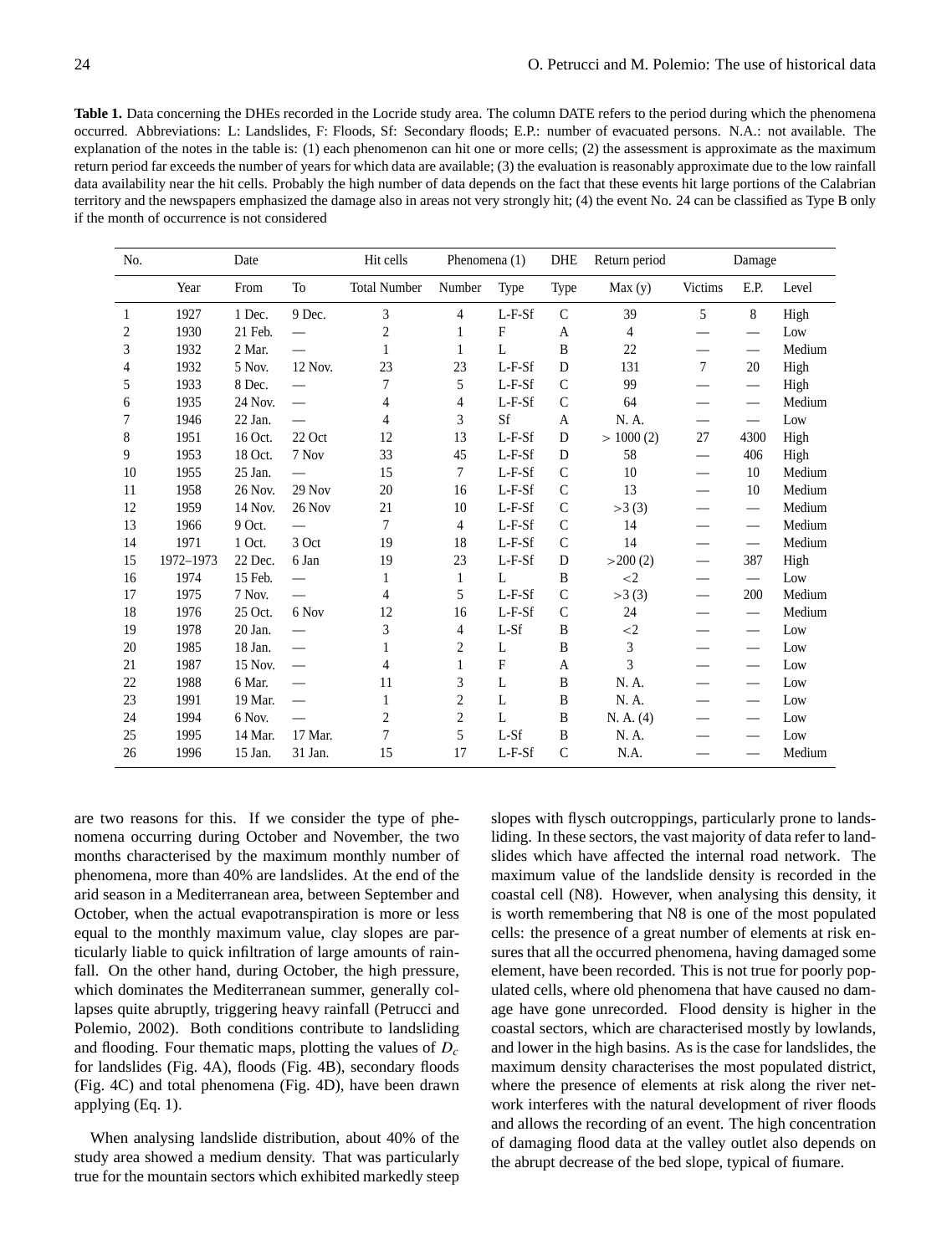

**Fig. 4.** Phenomena density  $D_c$ (10−<sup>4</sup> /km<sup>2</sup> ) maps. **(A)** landslide; **(B)** flood; **(C)** secondary flood; **(D)** all phenomenon types. The phenomena number is multiplied by a factor of  $10^4$  to obtain a density greater than 1.

Four thematic maps, plotting the values of  $T_c$  for landslides (Fig. 5A), floods (Fig. 5B), secondary floods (Fig. 5C) and total phenomena (Fig. 5D), have been drawn applying (Eq. 2), with  $\Delta T$  equal to 72 years (period between 1927 and 1999).

The low landslide recurrence time in the mountain cells confirmed these sectors as particularly prone to landslides. The lower time recurrence classes (between 6 and 18 years) cover about 60% of the study area. Values of landslide recurrence below 6 years characterise two cells alone: I9 and G18. For both cells, the historical series of landslide is very long. I9 cell, correspond to the old Calabrian town of Gerace, the historical series of phenomena is as old as the town itself (Petrucci and Polemio, 2000). As for the G18 cell, the high recurrence is linked to the re-activation of a huge landslide involving the road to the village of Careri.

In the central portion of the study area, flooding can be equally threatening, particularly for two major basins in the area (Torbido and Bonamico Rivers). In both cases, the presence of small villages in the innermost sectors amplifies the effect of the damaging events.

Secondary floods are very common inland and along the coast, but they show lower recurrence time than floods. Higher values characterise the towns of Siderno and Bovalino, most likely due to the inefficient urban drainage systems. In the urban areas along the coast, these phenomena result from floods of small streams which intersect the urban area, especially where the river section has been artificially reduced close to roads or railway bridges.

Most of the study area (83%) has been hit by at least one of the above described phenomena over a period ranging from 3 to 15 years.

One of the most catastrophic DHEs is described in Fig. 6. This event claimed 64 lives all over Calabria and 27 in Locride. Fatalities were concentrated mainly in two areas: 15 deaths were caused by the disastrous flood of Careri River, in the Plati village, 10 by a wide landslide that occurred near Canolo and 2 by a landslide in the Bovalino village (Event No. 8 in Table 1; see also Fig. 6). Landslides and floods, from inland to the coast mainly hit the central-southern sector of the study area. The critical rainfall duration was less than 30 days, but cumulative rainfall of 5 days reached the highest return period (163 years) and a total of 793 mm of cumulative rainfall.

#### 6.2 Trend of phenomena and climatic change

The annual rain index  $Ir<sub>v</sub>$  (3) has been calculated for the whole area (Fig. 7). Phenomena were often concentrated in those years when the rainfall rate was particularly high. If years with more than 10 phenomena are considered, the min-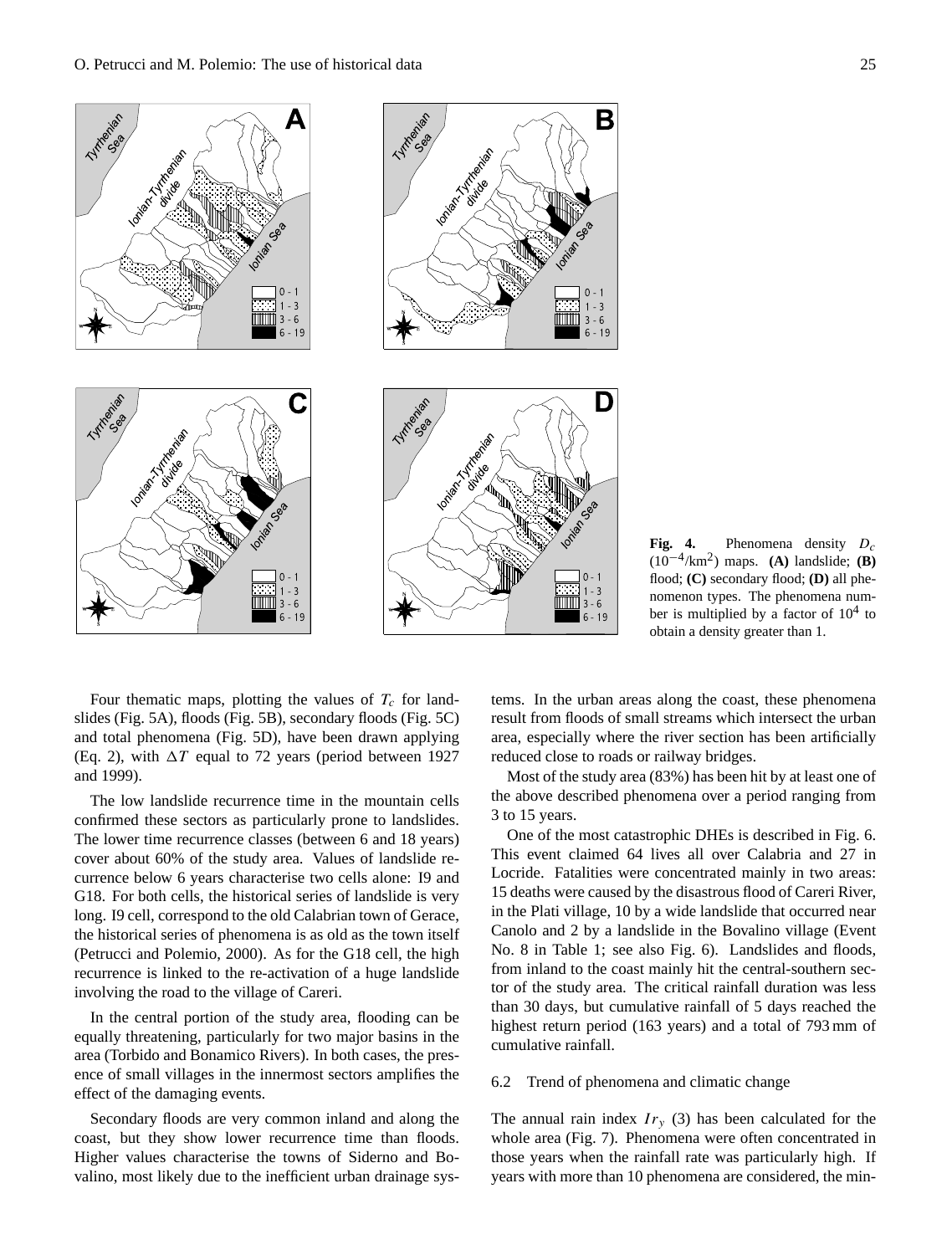

**Fig. 5.** Phenomena recurrence time  $T_c$  (years) maps. **(A)** landslide; **(B)** flood; **(C)** secondary flood; **(D)** all phenomenon types. Recurrence class ranges are optimised to obtain the best representation of spatial variability.

imum  $Ir$  is equal to 102%, the mean to 147% and the maximum to 226%.

The rainfall rate trend was then calculated in the area, using the regression line (Fig. 7). Over the past 80 years, a drop in the rainfall rate has occurred, that is about 20% of the current mean value. The trend of phenomena was characterised by determining  $PN_{10, v}$  as the total number of phenomena of the previous 10 years, starting from year y. Higher  $PN_{10, v}$ are related to the period 1954–1963; from 1987 extremely low  $PN_{10, v}$  values were observed. The gradient of the  $PN_{10, v}$  regression line is slightly negative, equivalent to a decreased 1.2 phenomena in 80 years. This decrease is certainly under assessed due to the probable lack of data collection regarding phenomena that occurred during the first part of the last century.

The statistical linear correlation between  $AP_i$  and the number of phenomena is low, but not null (the correlation coefficient is equal to 0.62). As a consequence, the observed lowering rainfall trend could contribute to justify the recent drop in the number of phenomena.

A very low increase in the annual temperature has also been observed based upon the available data. In any case, rainfall drop and temperature increase reduce the actual or net rainfall, thus contributing to a reduction in the probability of a DHE occurrence.

## 6.3 DHE classification

The analysis has identified four major types of DHEs which have occurred in the study area. They have been sorted based on the increasing severity of the resulting damage. This sorting has highlighted clear differences in the spatial distribution, as well as the season and the return period of triggering rainfall. All the characteristics of the DHEs have been summarised in Fig. 8.

- **–** Type A covers the coastal sectors and causes river outflows and/or widespread secondary flooding between November and January. The most critical rainfall duration ranges between 1 and 20 days, whereas the return period is less than 10 years. The severity of induced damage, according to the levels proposed in Sect. 3.4, is low.
- **–** Type B hits the most internal cells generally between January and March (except for event No. 24). It is associated with heavy rainfall and return periods below 30 years. Higher return periods are due to cumulative rainfall 1- to 10-days in duration. The most commonly triggered phenomena are landslides, sometimes together with secondary floods. The severity of damage is low to medium.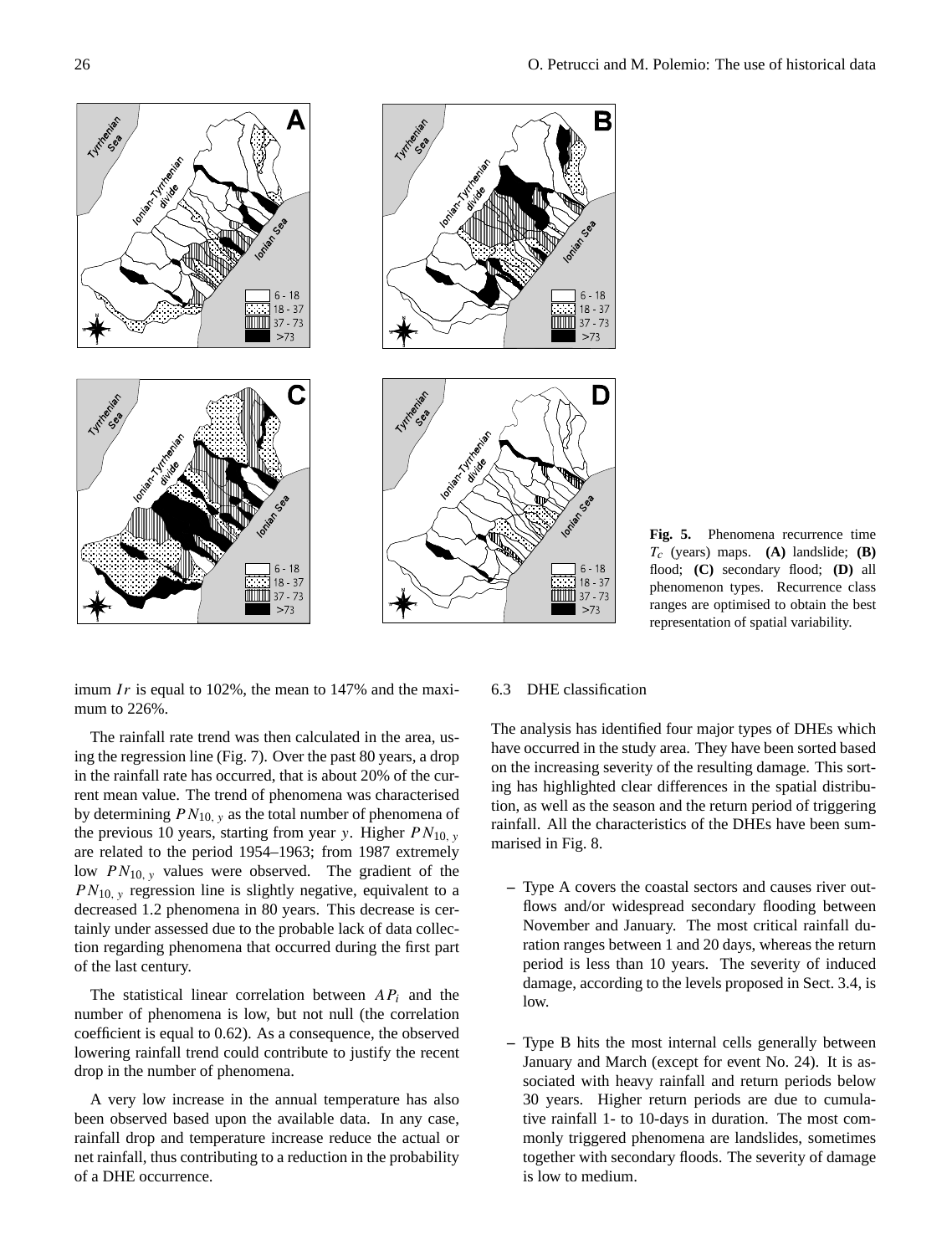



Fig. 7. Rainy annual index Ir and annual number of phenomena versus hydrologic years (from September to August). (1)  $Ir$  (%), (2)  $Ir$  regression line, (3) annual number of phenomena.

**–** Type C, occurring between October and January, causes all types of phenomena. It hits from inland to the coast

**Fig. 6. (A)–(B)** Types of phenomena induced by 1951 event and their distribution on the study area.  $1 =$ landslides;  $2 =$  floods;  $3 =$  secondary floods;  $4 =$ landslides and floods;  $5 =$ landslides and secondary floods. **(C)** Return period (years) of daily cumulative rainfall 1 to 180 days in Antonimina gauge (No. 7).

in the central and southern part of the area. These events occur after rainy periods which generally last less than 60 days. The most exceptional cumulative rainfall lasts less than 30 days and has a return period of less than 50 years. The severity of damage is medium to high.

**–** Type D is the most devastating, as was the case for the 1951 event (Fig. 6). These events occur between October and December and are characterised by widespread effects across the whole study site. The triggering rainfall has a critical duration of less than 60 days and is unusually heavy, with return periods exceeding 50 years. Generally speaking, the most unusually heavy rainfall lasts 5 to 60 days. The severity of damage is high, the number of fatalities is remarkable and there are repercussions on the local economy.

## **7 Conclusions**

Damaging Hydrogeological Events are a source of "multiple hazardous events", as they can simultaneously trigger different types of phenomena, such as landslides, floods and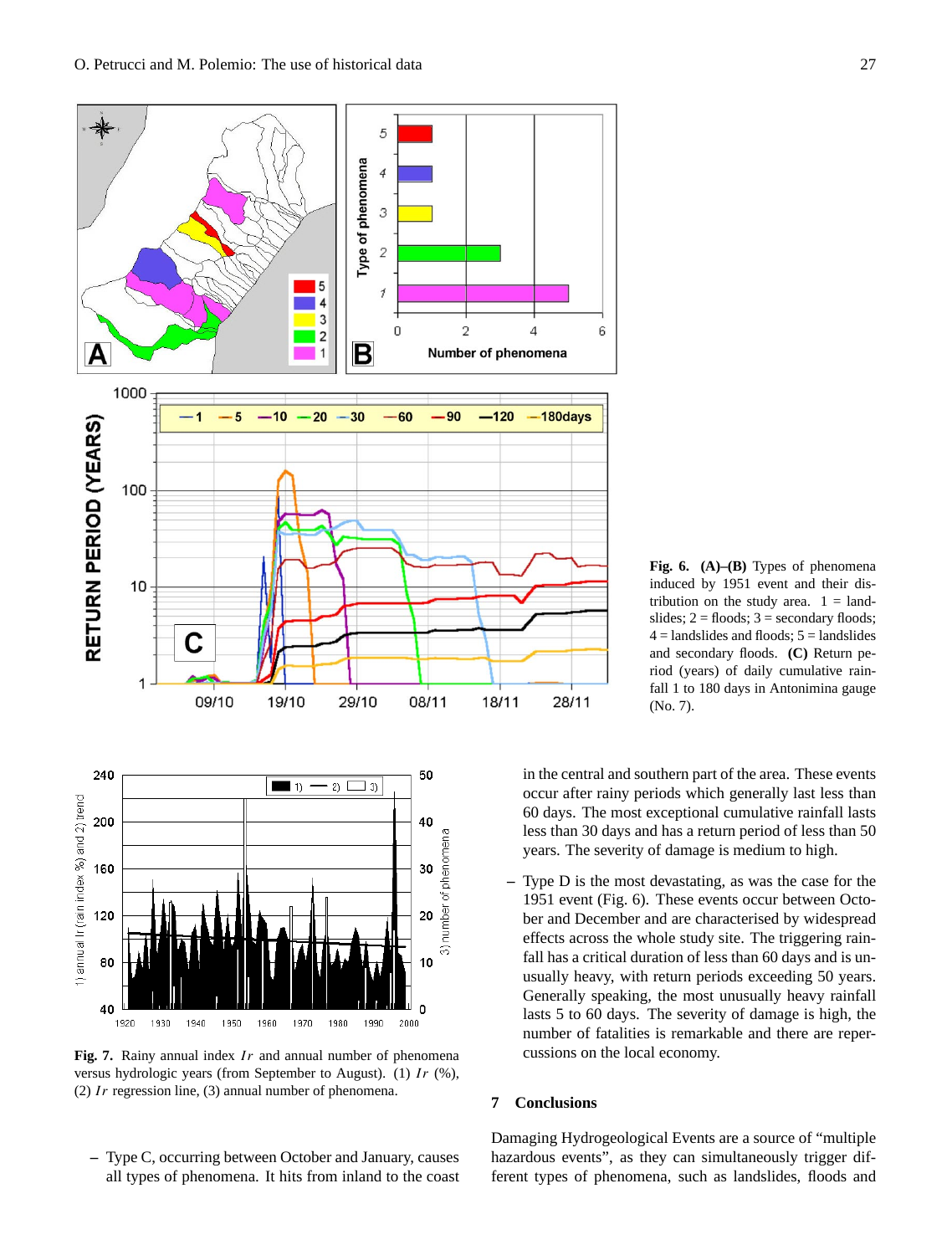

**Fig. 8.** Different types of DHE occurring in the study area characterised using return period of triggering rainfall, month of occurrence, damage severity and type of triggered phenomena.

secondary floods. Hence, a comprehensive approach, which covers all kinds of phenomena, has been designed in order to elucidate the relationships with the concurrent triggering rainfall.

In this paper a methodology aimed at characterising DHEs has been proposed. The proposed event characterisation method is intended to evaluate DHE-related hazardous events in terms of recurrence, damage severity and extension of the affected area. Based on the analysis of the distribution of phenomena during DHEs, which has drawn heavily on historical data, and the comparison with the triggering rainfall, the different recorded DHE scenarios can been identified and sorted.

The methodology has been tested in a study area, about  $686 \text{ km}^2$  in size, located in Southern Italy. Two hundred and thirty phenomena were recorded during 24 DHEs, in a period of 80 years (from 1920 to 1999). Four main types of DHE, causing damage of increasing severity from Type A to D, have been found. The type D, the most threatening one, produces extremely severe damage, claims many lives and results in serious economic losses. The rainfall rate trend was characterised. Over the past 80 years, a drop in the rainfall rate has occurred, that is about 20% of the current mean value. The observed decrease in the rainfall trend seems to justify the recent drop in the number of phenomena.

The proposed methodology can be applied to different climatic and geomorphological settings. A methodology limitation is due to the type of historical data that does not permit the exact phenomenon georeferencing, except for particular types of cells, as proposed by the authors. The cells were in fact obtained by crossing watershed and administrative boundaries. As a consequence, only a preliminary evaluation of damaging phenomena density can be obtained.

One of the future methodological developments may be based on the identification of the possible "crisis points" and on the analysis of the type of DHE which is most likely to bring on a crisis. These insights can help classify the territory into areas prone to certain types of DHEs with a specific range of recurrence time and with specific forecast damage. If the actual configuration of the elements at risk is taken into account, the expected damage can be roughly evaluated in each scenario. The likely post-event setting can yield useful data for the implementation of accurate emergency public health safety programmes by knowing the scenarios of the past events it will be possible to appropriately select the population gathering points and the communication lines which are not at risk. These paths can be used to evacuate the population and permit the passage of means of transport and rescue teams into and from the affected area.

In addition, insights can be gained into pre-event weather conditions and assist in DHE-forecasting.

### **8 Perspectives**

This approach could prove to be a valuable tool to guide the planning of hydrogeological monitoring activities, to optimise the planning and design of future engineering works, mainly roads, railways, as well as the planning of new urban areas, which are often threatened by DHEs.

The planning of a monitoring network can be based on a gauge density as a function of the hazard for each cell. The monitored variables, the instrumentation and means of data transmission and acquisition can be selected and optimised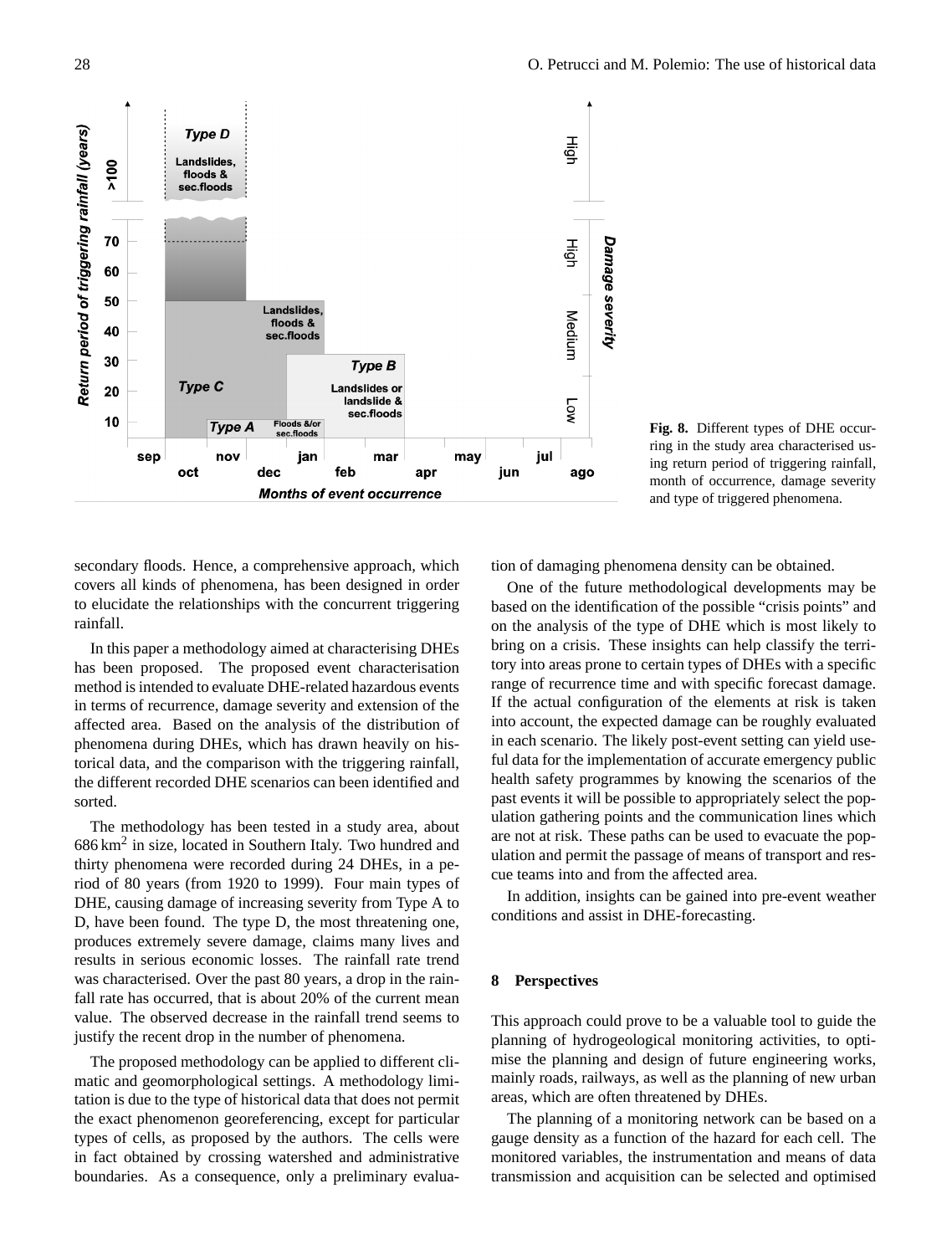in accordance with the expected critical duration of rainfall for the expected type of DHE in each cell.

The planning and design of future engineering works may benefit from the body of knowledge on DHEs. Insights into the recurrence times of the most devastating floods may lead to modifications in the project provisions for bridges – in terms of return period of forecast flood – and waterways in a given area.

The experimentation of the proposed methodology will follow two lines of development. On the one hand, the data set will be expanded so as to include data referring to daily and monthly temperature up to the previous year. The most recent DHEs can thus be fully characterised. Moreover, new procedures for the analysis of data will be substantiated and the role of climatic changes, in particular changes in temperature, will be better elucidated. At the same time new geomorphological approaches will be studied to reduce the approximation due to the use of the proposed type of cells.

On the other hand, the search for new test sites will begin taking into consideration areas with different hydrological, climatic and human features, in collaboration with other research teams.

*Acknowledgements.* The authors owe thanks to the national hydrologic service (Servizio Idrografico e Mareografico Nazionale) which supplied rainfall and temperature data and to two anonymous referees whose suggestions have remarkably improved this article.

#### **References**

- AA.VV.: Advisory Board on the Built Environment, Commission on Engineering Technical Systems and National Research Council: Report on a Workshop on Mitigation Strategies for Communities Prone to Multiple Natural Hazards. Snowmass, Colorado 6–8 July 1983. National Academic Press, Washington D.C, 1–22, 1983.
- Amodio-Morelli, L., Bonardi, G., Colonna, V., Dietrich, D., Giunta, G., Ippolito, F., Liguori, V., Piccarreta, G., Russo, M., Scandone, P., Zanettin-Lorenzoni, E., and Zuppetta, A.: L'arco Calabro-Peloritano nell'orogene appenninico-maghrebide, Mem. Soc. Geol. It., 17, 1–60, 1976.
- Antronico, L., Petrucci, O., Scalzo, A., and Sorriso-Valvo, M.: Relationships between land degradation forms and historical development of malaria in Calabria, Int. Jour. Anthropology, 13, 3/4, 211–217, 1998.
- ASCE: Hydrology handbook. American Society of Civil Engineers, Manuals and Report No. 28, 784 pp, 1996.
- Au, S. W. C.: Rain induced slope instability in Hong Kong. Eng. Geol., 51, 1–36, 1998.
- Baker, V. R., Kochel, R. C., and Patton, P. C. (Eds): Flood Geomorphology, John Wiley and Sons Inc., New York, 503 pp., 1988.
- Boschi, E., Guidoboni, E., Ferrari, G., Valensise, G., and Gasperini, P.: Catalogo dei forti terremoti in Italia dal 461 a.C. al 1990, Istituto Nazionale di Geofisica e SGA Storia Geofisica Ambiente (Eds), Bologna, 644 pp., 1997.
- Caine, N.: The rainfall intensity-duration control of shallow landslides and debris flows, Geografiska Annaler. 62A, 1/2, 23–27, 1980.
- Caloiero, D. and Mercuri, T.: Le alluvioni in Calabria dal 1921 al 1970, CNR-IRPI Rende (CS), Geodata No. 7, 161 pp., 1980.
- Campbell, R.: Soil slips, debris flows and rainstorms in the Santa Monica Mountains and vicinity, Southern California, USGS Professional Paper, 851, 51 pp., 1975.
- Canuti, P. and Casagli, N.: Considerazioni sulla valutazione del rischio da frana, CNR-GNDCI, Linea 2, U.O. 2.14, Pubb. No. 846, Firenze, 57 pp., 1996.
- Cascini, L. and Versace, P.: Eventi pluviometrici e movimenti franosi, Atti Convegno Nazionale di Geotecnica, Bologna, 3, 171– 184, 1986.
- Capecchi, F. and Focardi, P.: Rainfall and landslides: research into a critical precipitation coefficient in an area of Italy, Proc. 5th Symp. on Landslides. Lausanne, 1131–1136, 1988.
- Catenacci, V.: Il dissesto idrogeologico e geoambientale in Italia dal dopoguerra al 1990, Cronistorie Calabresi. S.G.N., Mem. Carta Geologica d'Italia. Ist. Poligrafico e Zecca dello Stato, XLVII, 228–245, 1992.
- CNR-GNDCI: Progetto AVI, Censimento delle aree vulnerate da calamita idrogeologiche, Rapporto di sintesi, Calabria. Grifo, Pe- ` rugia, 40 pp., 1995.
- Corominas, J.: Landslides and climate. Keynote Lectures from the 8th International Symposium on Landslides, 4, 1–33. ISBN No. 0-954 1992-0-0, 2001.
- Crozier, M. J.: Landslides: causes, consequences and environment. Croom Helm, 252 pp., 1986.
- De Vita, P. and Reichenbach, P.: Rainfall triggered landslides: a reference list, Environmental Geology, 35, 2/3, 219–233, 1998.
- Flageollet, J. C., Maquaire, O., Martin, B., and Weber, D.: Landslides and climatic conditions in the Barcelonette and Vars basins (Southern French Alps, France), Geomorphology, 30, 65–78, 1999.
- Gare, P. A., Douglas, J. S., and Nordstrom, K. F.: Geomorphology and natural hazards, Geomorphology, 10, 1–18, 1994.
- Govi, M. and Turitto, O.: Problemi di riconoscimento delle fasce di pertinenza fluviale, Atti IV Conv. Int. Geoingegneria "Difesa e valorizzazione del suolo e degli acquiferi", Torino, 1, 161–172, 1994a.
- Govi M., and Turitto, O.: Ricerche bibliografiche per un catalogo sulle inondazioni, piene torrentizie e frane in Valtellina e Valchiavenna, Ass. Min. Subalpina, Quad. di Studi e Documentazione, 16, 247 pp., 1994b.
- Govi, M., Mortara, G., and Sorzana, P. F.: Eventi idrologici e frane, Geol. Appl. and Idrogeol., XX, 2, 359–375, 1985.
- Guerricchio, A. and Melidoro, G.: Segni premonitori e collassi delle grandi frane nelle metamorfiti della valle della fiumara Bonamico (Aspromonte, Calabria), Geol. Appl. and Idrogeol., 8, II, 315– 346, 1973.
- Guidoboni, E.: Dati di base e metodo di indagine: una navigazione fra effetti sismici e contesti storici, Istituto Nazionale di Geofisica e SGA Storia Geofisica Ambiente editori, Bologna, 20– 57, 1995.
- Guzzetti, F.: Landslide fatalities and the evaluation of landslide risk in Italy, Engineering Geology, 58, 89–107, 2000.
- Hosking, J. R. M., Wallis, J. R., and Wood, E. F.: Estimation of the generalised extreme value by the method of probability-weighted moments, Technometrics, 27 (3), 251–261, 1985.
- Ibbeken, H. and Schleyer, R.: Source and sediment, a case study of provenance and mass balance at an active plate margin (Calabria), Springer Verlag, 286 pp., 1991.
- Ibsen, M. L. and Brunsden, D.: The nature, use and problems of historical archives for the temporal occurrence of landslides, with